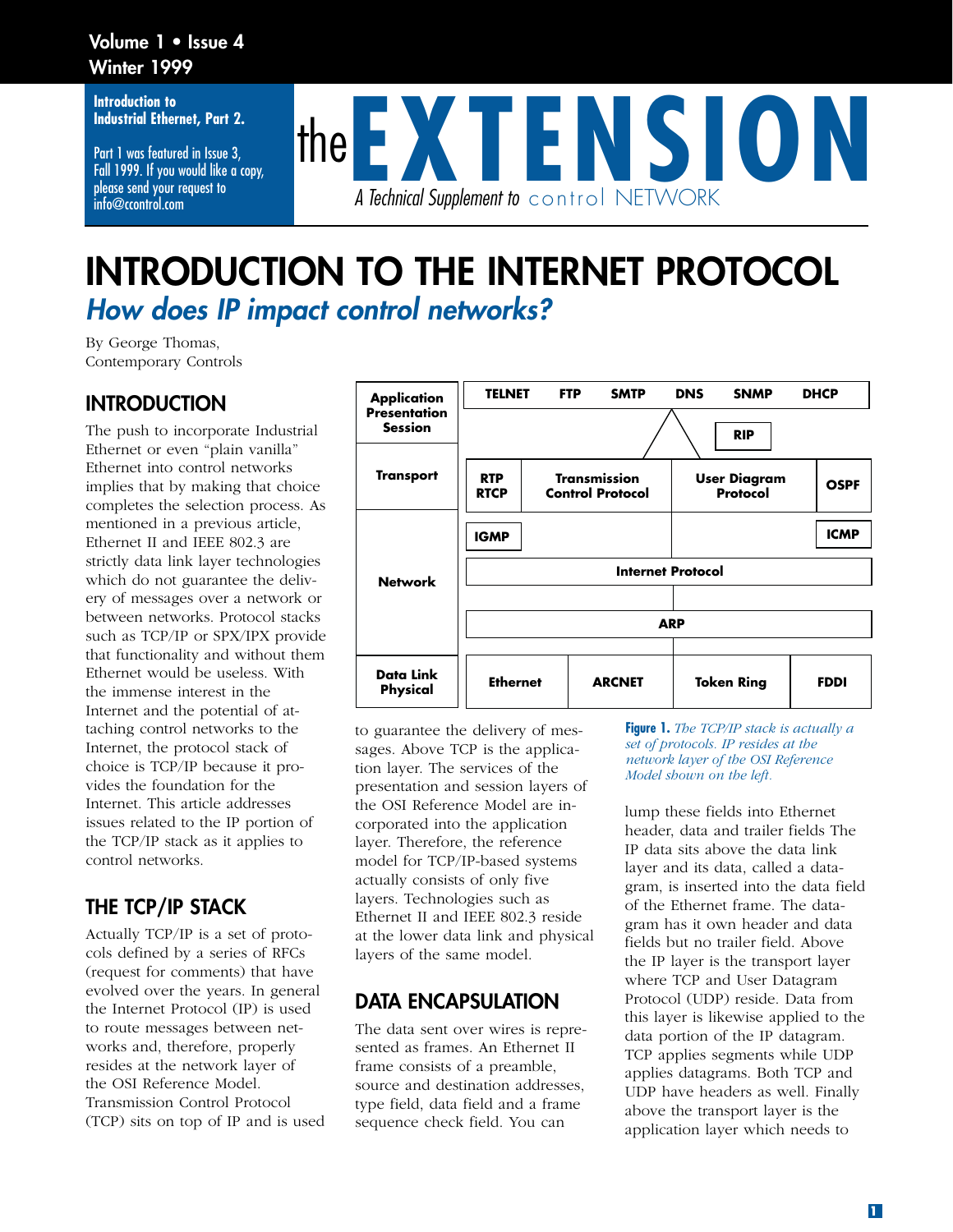

**Figure 2.** *The wrapping of data into the data field of the next immediate lower layer is called encapsulation.*

insert its own data into the data portion of the transport layer as well as its own header.

This application data is simply referred to as data since there is no defined structure in terms of the TCP/IP stack. That is why if two application data structures are different, communication between these applications will not be effective even with strict adherence to TCP/IP standards.

This wrapping of data within the data field of the next immediate lower layer of the protocol stack is called encapsulation while the unwrapping of the same data at the receiving side is called demultiplexing. In order to reduce confusion on what is the actual data we will say that frames are sent over the data link layer. The IP sends out datagrams to the data link layer in the form of packets. A packet can be a datagram or a fragment of a datagram. The TCP sends segments while the UDP

sends datagrams. Finally, the application sends data. To further add to the confusion, the terms packet and frame are sometimes used interchangeably.

## **THE INTERNET PROTOCOL**

The Internet Protocol provides the basic unit of data transfer, provides addressing, routing and fragmentation. The Internet Protocol resides at the network layer and sends and receives blocks of data called datagrams received from upper layer software. IP feeds these datagrams to its attached data link layer which sends and receives these datagrams as a series of packets. A datagram is analogous to a firstclass letter sent in the Post. In general, it will reach its destination but there is no formal acknowledgement that the letter was received like there would be with either registered or certified mail. IP utilizes a "best effort" or "connectionless" delivery service between source and destination addresses. It is connectionless because there was no formal session established between the source and destination before the data was sent. Packets can be lost as they traverse the network or net-

works thereby corrupting datagrams. It is not the responsibility of IP to guarantee the delivery of messages and, therefore, IP is frequently termed an unreliable delivery service. That may be a little harsh of a criticism of IP but it is the responsibility of the transport layer and not the network layer to guarantee end-to-end message delivery. IP is simply responsible for the addressing and routing of datagrams.

## **ROUTERS AND HOSTS**

Unlike repeaters that operate at the physical layer and bridges that operate at the data link layer, routers operate at the network layer. A router is used to interconnect two networks together to form an internet. An internet is a general term used to denote a collection of networks. It is not to be confused with the Internet which is the public network that requires strict addressing standards in order for different systems to communicate. With a control network, we may want to keep it completely private and not connect it to the Internet or the corporate internet (sometimes called an Intranet) but if we do we will need a router. This is being mentioned here because IP is a routable protocol and routers are used to implement the protocol.

The end-to-end devices on the internet are called hosts. If two hosts are on the same local network, then messages are routed directly involving no routers. If the two hosts are on different networks, a router must pass the message. This is called indirect routing.

## **IP ADDRESSING**

The IP is responsible for source and destination addresses and its structure is defined in RFC 761. IPv4 is the most common version of addressing and it uses 32-bit ad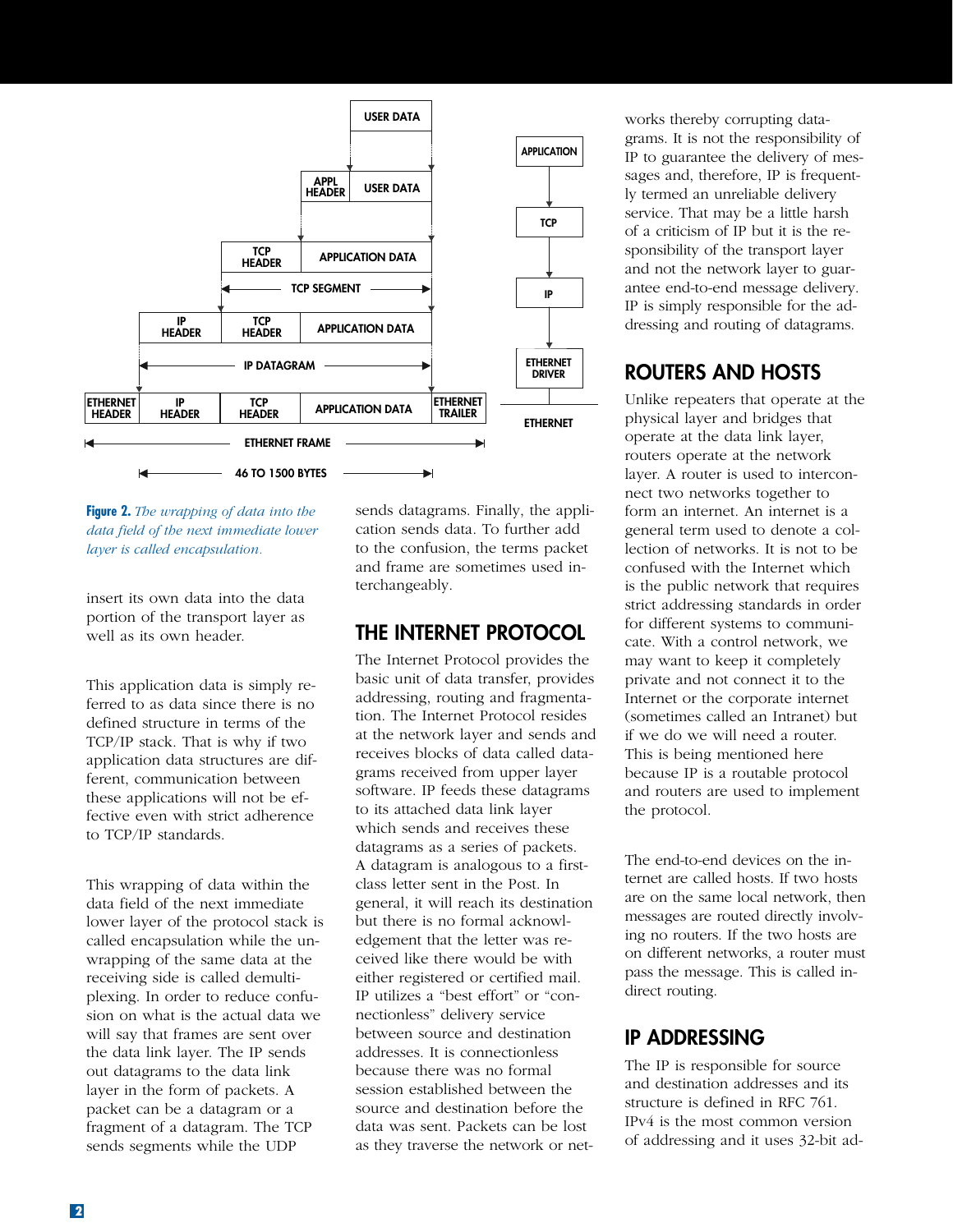dressing. The newer IPv6 calls for 128-bit addressing and was developed because the explosive growth of the Internet will soon deplete the inventory of possible 32-bit addresses. IPv6 will not be discussed here since there is ample confusion in simply discussing 32-bit IP addressing.

An IP address must not only address a particular host but a particular network as well. The IP address must not be confused with the Ethernet II address which is a 48-bit address sometimes called the MAC address. The MAC address is used to facilitate communication only at the data link layer. The IP address facilitates communication over networks and must be universally recognized, even if the host is an Ethernet II node attached to a local area network or a serial port attached to a modem.

**Address**

shown as a decimal number from 0 to 255. Therefore, an IP address is usually represented as XXX.XXX.XXX.XXX. This address can be shown as a binary or hexadecimal number as well but the decimal-dot-decimal notation is the most popular. Therefore, the range of addresses is from 0.0.0.0 to 255.255.255.255. An example of an address would be 128.8.120.5 but looking at the address it is hard to tell which is the network address and which is the host address.

There are five classes of IP addresses: A, B, C, D, E. Class D is for multicasting, a message from one host to many hosts, and class E is reserved for experiments. That leaves classes A, B and C which are the most important. These three classes break up the 32-bit address field into defined address ranges for the netid and hostid. You need to examine the very first byte of the IP address to deter-

| <b>Address</b><br><b>Identifier</b> | <b>Network Address</b>                                        | <b>Host Address</b>     |
|-------------------------------------|---------------------------------------------------------------|-------------------------|
| Class A                             |                                                               |                         |
| 0                                   | <b>7 bits of network address</b>                              | 24 bits of host address |
| Class B                             | <b>First byte</b>                                             | Last three bytes        |
| 10                                  | 14 bits of network address                                    | 16 bits of host address |
| Class C                             | First two bytes                                               | Last two bytes          |
| 110                                 | 21 bits of network address                                    | 8 bits of host address  |
| Class D                             | <b>First three bytes</b>                                      | Last byte               |
| 1110                                | Multicast address in the range of 224.0.0.0 - 239.255.255.255 |                         |
| Class E                             |                                                               |                         |
| 11110                               | Class E - Reserved for future use                             |                         |

**Figure 3.** *Address classes define the split between network and host IDs.*

The format of the address is <netid, hostid> but is shown as one 32-bit address split up as four bytes. However, each byte is

mine the class. If the first bit of this byte is a '0' then this is a class A address. In a class A address the first byte identifies the network and the remaining three bytes identifies the host. That means you can have 16,277,214 hosts for every network!

If the first two bits of the first byte are a "10," then this is a class B address. With class B addresses the first two bytes identify the network and the remaining two bytes identify the host. This provides a slightly more reasonable 65,534 host addresses.

If the first three bits of the first byte are a "110," then this is a class C address. With class C addresses the first three bytes identify the network and the remaining byte identifies the host. This provides a reasonable 254 hosts.

Class D and class E addresses can be identified in the same way. A class D address has a leading bit pattern of "1110" while a class E address has a leading bit pattern of "11110."

There are also other reserved addresses. Regardless of class, a host address of all 1s is reserved for a broadcast message to all hosts on that network while a host address of all 0s is reserved to mean "this network." Network address 127 is also reserved and is used for loopback testing. This effectively wastes 16 million possible host addresses. Network address 0 is reserved as well.

If the control network is to become part of the public Internet then strict adherence to the class addressing rules must be followed. Usually these addresses will be issued by the corporate network administrator or by an Internet Service Provider (ISP). But what if the control network is to become strictly a private network? Cannot any addressing scheme work? Yes, any address scheme could work but there is even an RFC guideline for this situation. According to RFC 1918, only non-routable IP addresses should be used. These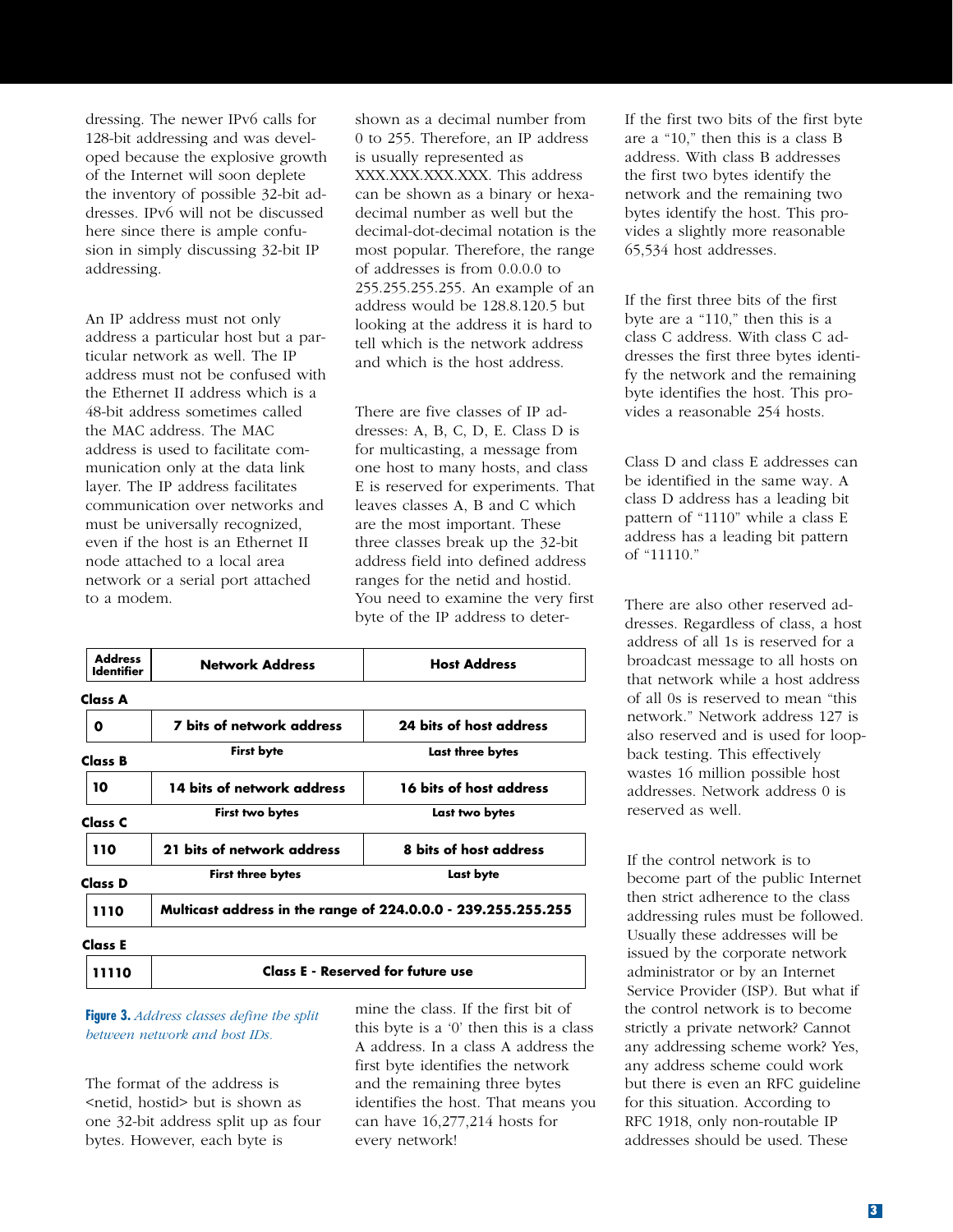addresses, which a router will not pass, are as follows:

**10.0.0.0 to 10.255.255.255 172.16.0.0 to 172.31.255.255 192.168.0.0 to 192.168.255.255**

| Class A: | 1-127   |
|----------|---------|
| Class B: | 128-191 |
| Class C: | 192-223 |
| Class D: | 224-239 |
| Class E: | 240-254 |

**Figure 4.** *The class of an IP address can be quickly identified by observing only the first byte.*

## **IP HEADER**

IP transmits and receives datagrams. Within the datagram is a header and the data portion of the datagram. The minimum size of the IP header is 20 bytes consisting of five 32-bit words. The first three words provide control information while the remaining two words provide address information. An optional field can follow the address information. The information in the header is as follows:

**Version:** A four-bit field identifies the IP version. A 4 identifies IPv4 while a 6 identifies IPv6.

**Header Length:** A four-bit field indicates how many four-byte words are in the header. The header length cannot exceed 60 bytes thereby allowing 40 bytes for options.

**Type of Service:** Of the eight-bit field only six bits are used. The Delay bit indicates the datagram should be processed with low delay by the router. The Throughput bit requests high throughput while the Reliability bit requests high reliability. There are

three other bits to indicate precedence. These bits are set at higher layers of the protocol stack and are suggestions given the router. This looks like a nice feature for control networks since control networks require low delay and high reliability. However, it is not clear that routers even look at these bits. It appears that this was a feature with great promise but never really implemented. This is to be rectified in IPv6.

**Total Length:** The total length of the datagram including the header cannot exceed 65,535 bytes. This 16-bit field is for the datagram itself and not the packet length in the data link layer. If this datagram is larger than the maximum packet length that can be sent, the datagram will need to be fragmented into manageable successive packets. In this case the total length field will represent the length of the fragment sent and not the length of the original datagram.

#### **Datagram Identification:** A

unique 16-bit identifier assigned by the host will accompany the datagram. This is necessary in order for the receiving host to reassemble fragmented datagrams. All frag-

ments will contain the same datagram identifier.

**Flags:** Three bits are reserved for flags but only two are used. The Don't Fragment bit tells the router not to fragment the datagram. If this cannot be done an error message is returned. The More Fragments bit is used in the fragmentation process. A 1 means that the datagram being sent is actually a fragment of a larger datagram. A 0 means that either the datagram is not fragmented (first and only datagram) or it's the last fragment. Receiving hosts need this information in order to reassemble fragments.

**Fragment Offset:** Thirteen bits are used to indicate which fragment is being sent. Fragmentation is the process of breaking up large datagrams into manageable packets. Ideally you would like to restrict datagram size to packet size in order to avoid fragmentation. With Ethernet II the maximum packet size is 1500 bytes. This is called its Maximum Transmission Unit (MTU) and within a private or local network the MTU is known and can be adhered to. The problem occurs between networks. Intermediate networks may have a lesser MTU requiring the router to



**Figure 5.** *The IP datagram consisting of a header and data is inserted into the Ethernet data field.*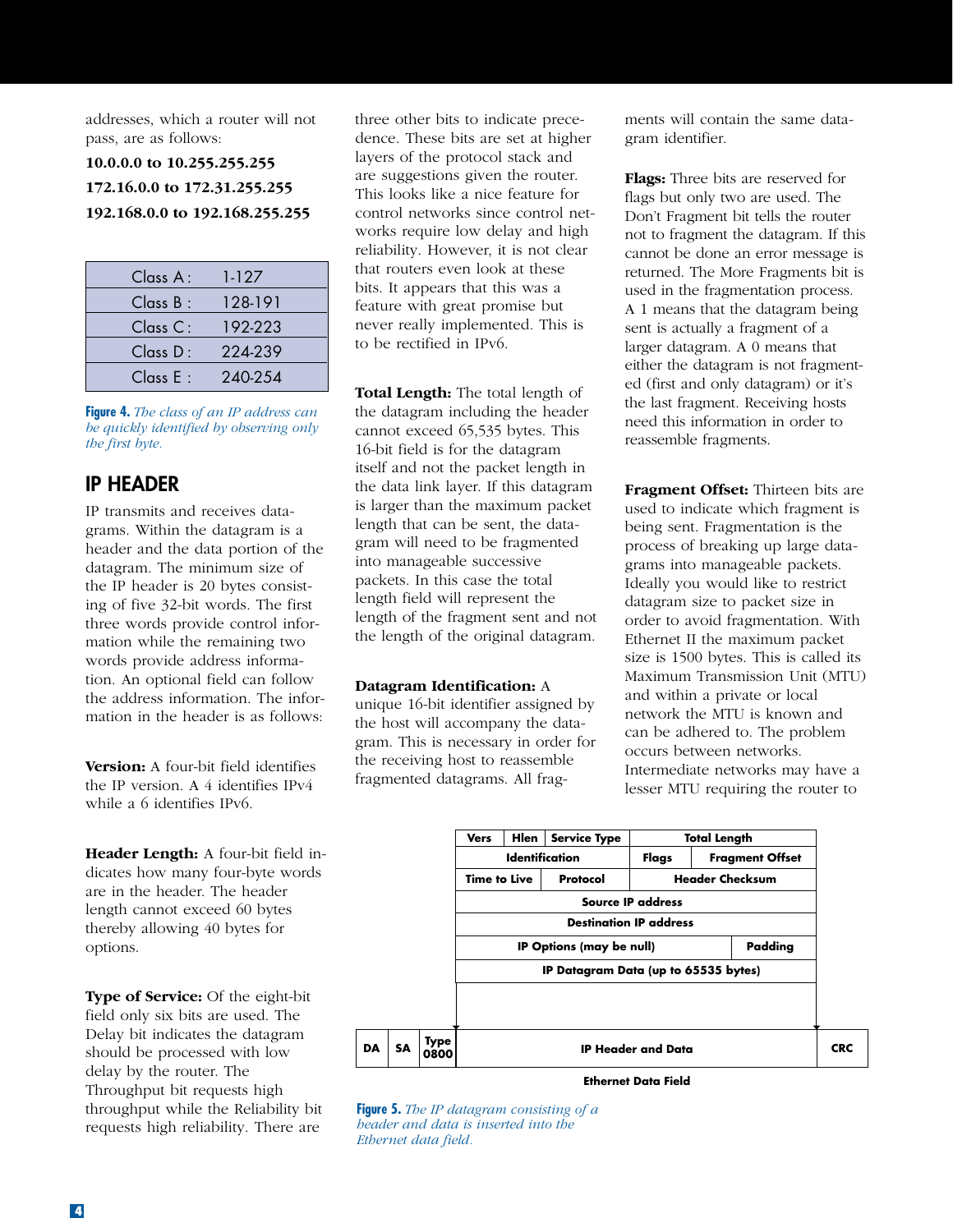fragment the original message even though it was originally sent unfragmented. The router does the fragmentation on his own (as long as the datagram was not marked as "do not fragment") and the fragments must be recombined at the destination host. Routers do not recombine fragments.

The default MTU is 576 bytes and all routers must be able to handle that size transmission. By restricting the datagram to 576 bytes, it will never need to be fragmented. Of course that puts an undue restriction on the Ethernet II network since packets can be as long as 1500 bytes. So for local networks set the maximum datagram size to the local network's

## **What Defines TCP/IP?**

The TCP/IP stack and its associated protocols are described in Request for Comments (RFCs). There are about 2700 RFCs in existence and unlike many industrial control standards these are free! You can simply download them from the Internet. One possible location is http://www.ietf.org. Which RFCs do you need? Matthew Naugle, in his book Illustrated TCP/IP, suggests as mandatory reading RFCs 1122, 1123 and 1812. These will give a good overview but you can always seek out others once you find an index. You can also author your own RFC by following the instructions and format in RFC 1543. Most of the RFCs originate from the working groups (WGs) of the Internet Engineering Task Force (IETF). Some RFCs obsolete prior RFCs. If your control strategy is based upon the TCP/IP protocol, it is recommended that you document which RFCs are important to your system. These documents might be the only documents available that define your system's compliance.

MTU. If the datagram is to be sent beyond the local network set the maximum datagram size to 576 bytes. For control networks, fragmentation may never be an issue since control information packets are usually short not exceeding 256 or 512 bytes. Fragmentation should be avoided since it increases data latency and increases the chances of a corrupted datagram since multiple packets must be sent per datagram.

If fragments are to be sent it is necessary to load in the fragment offset. Notice that with every fragment the IP header is resent with just a slight modification. The fragment offset will change on every fragment and possibly along with one flag bit. Fragments must be sent in eight-byte multiples because there are only13 bits available for identifying fragments and datagrams can be 64KB in length. For example, if the first fragment is 1024 bytes long, the fragment offset of the next fragment will indicate that the accompanying fragment begins the 1025th byte of the original datagram. With knowledge of the datagram identifier, fragment offset, the source IP address and the fragments themselves, the complete datagram can be reassembled by the receiving host even if the fragments are received out of order. That is the true strength of the IP. Packets can take different routes to the intended destination and still be reassembled into the original datagram.

**Time to Live:** This eight-byte field is strictly used by the routers to prevent a datagram from a faulty transmission sequence to endlessly circulate around an internet. Originally the unit of measure was seconds because it was believed that it would take a router one or more seconds to process a datagram from its queue. Once the

datagram was processed, the router would decrement this field by the amount of time that occurred. However, in practice modern routers are much faster then early routers and usually process the datagram within a second but only decrement the field by one (the minimum amount). Therefore, the field has come to be treated as a hop counter. A hop being an instance of a datagram being processed by a router. The originating host sets the Time to Live field and each router decreases it by one. If a router decrements the count to zero it will discard the datagram and inform the originating host that the datagram failed to reach its destination.

**Protocol:** The eight-bit protocol field informs the upper layer protocol that the received datagram is for its use. Usually the upper layer protocol is TCP or UDP but there are other protocols as well that could be sending and receiving data. The protocol field provides this distinction.

**Header Checksum:** The complete IP header is checked for integrity with the aid of the 16-bit header checksum. The originating host applies the checksum and all routers check the header for integrity and regenerate a new checksum when the datagram is resent. A new checksum is required since the Time to Live field would have been changed by the router. Finally, the checksum is again reconfirmed by the receiving host.

**Source/Destination Address:** The 32-bit source and destination addresses are included in the header. These are the IP addresses and not MAC addresses.